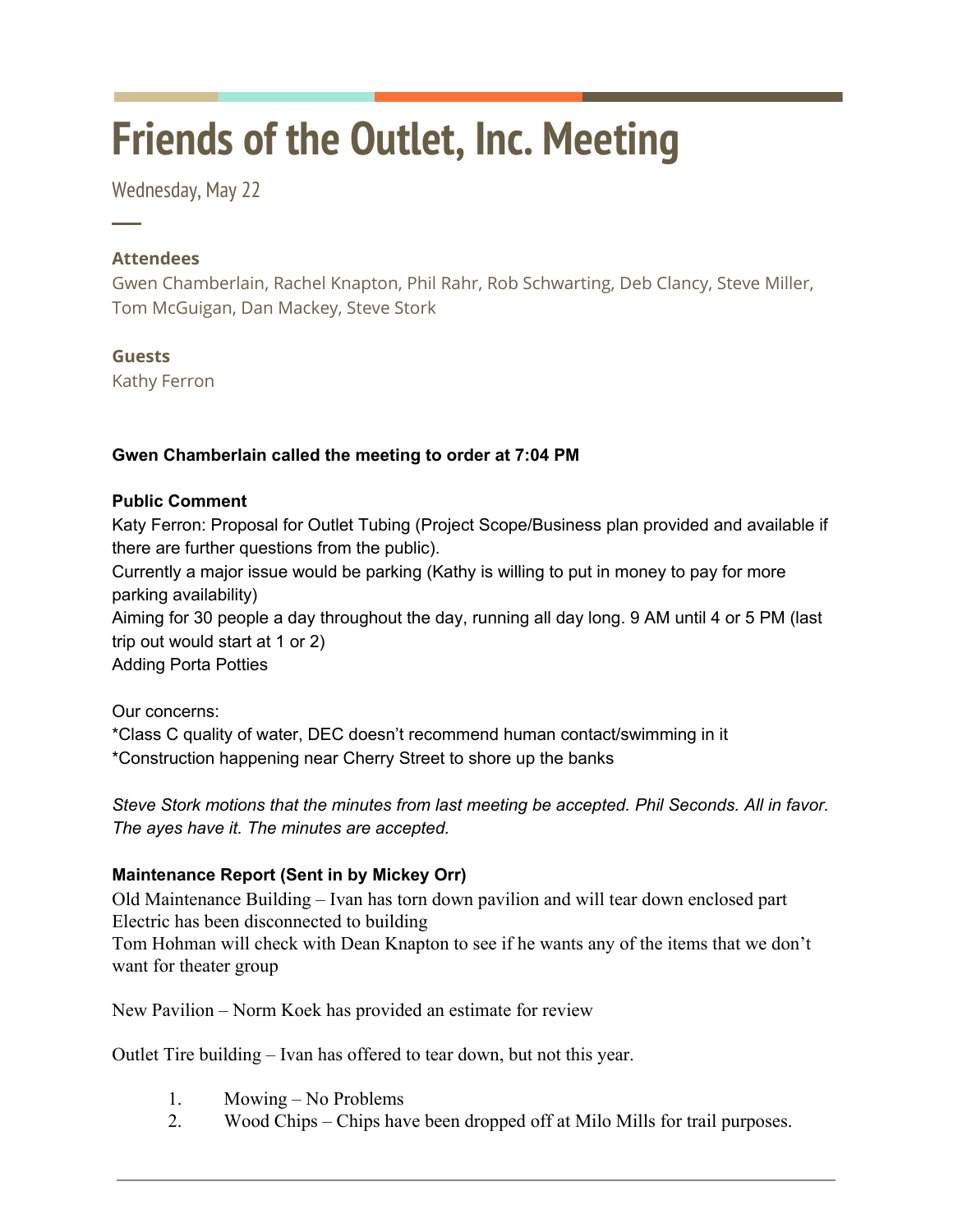- 3. Surface need to talk to Tim Hansen and City Hill about surface between Fox's Mill and Milo Mills. Also, between Milo mills and towards Turtle Creek where the gravel road was built.
- 4. Buildings / Safety Milo took care of Sluice Pipe at Seneca Mills, but we would like to see it extended further and Falling Wall still in agenda
- 5. Bat Houses: Tom asked Mike Mashewske and son, Gavin Ingle to see if the Boy Scouts would be interested in this project.

*Rob motioned to approve going ahead with the pavilion with Norm Koek at \$17,000. Tom seconded. All in favor. The ayes have it.*

#### **Finance Report (presented by Steve Stork)**

Finance meeting was May 16 In checking \$34,747 Money market \$55,899 CD \$20,790 (Bank of the Finger Lakes) Savings Account Bruce Hansen- \$41,171 Checking account with Hansen \$5,069 Bill paid to accountant Tom Podsliado for doing tax return (did not owe federal, State took \$75) \$1,497.57

Rob wonders if we have a budget or if we pay as we go. Steve says we have a good idea of what we have, but there is no formal budget. This is what we hope Sue will be helping with as she comes on board to assist with the accounts/books.

Rob also wonders if we need more concrete goals to hit and objectives to aim for in order to create appropriate budgets for what we're doing. Also looking into seeking out grants for future improvement

*Rachel motions to accept the finance report Deb seconds All in favor. The ayes have it, motion passes.*

## **Membership Report (Sent in by Kristi Hoag)**

Membership Revenue to date: Pay Pal - \$1400 Cash/Checks - \$9200 Member Donations - \$508 Pet Memberships - \$200 Total - \$11,308.00

Membership Data for May: New Members - 1 Renewal Members - 3 Pet Members - 0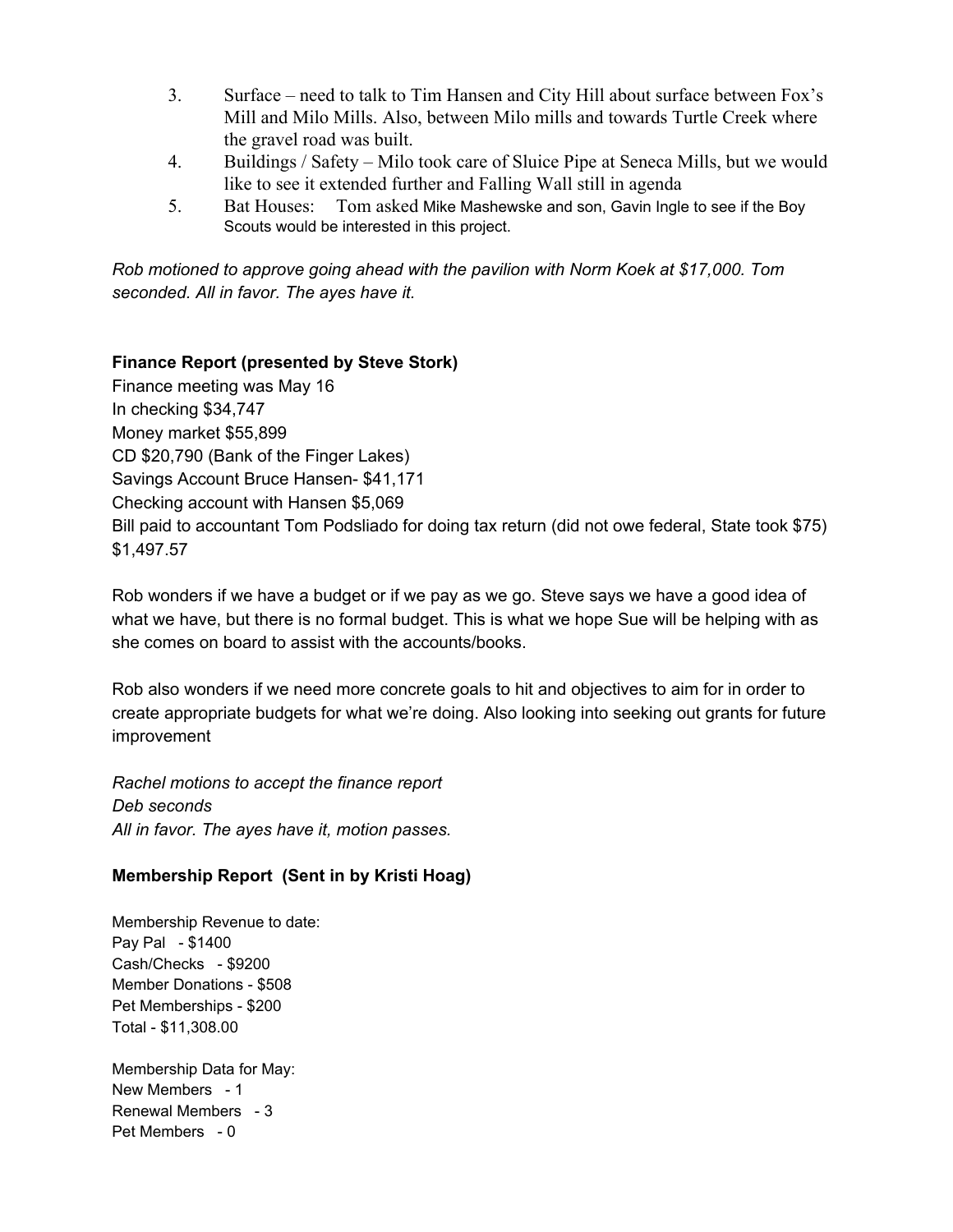Renewal Level Data for May:

1 Members renewed at higher levels of membership

Members renewed at lower levels of membership

2 Members renewed at the same level of membership

Total Members - 371

#### **Planning Committee (presented by Rob Schwarting)**

Will be planning for an upcoming planning committee meeting to address. Rob would like the FOTO Board to look into bigger grants. (Gwen has just applied for the Doppelt grant which is \$50,000 for trail resurfacing.)

Would perhaps like to look at extending the trail to Seneca Lake again if possible? Also looking at doing some work with the campsite property.

Need to have a goal setting strategic planning retreat for the board.

#### **Community Relations Report (presented by Phil Rahr)**

Phil has been in touch with Sara Crevelling at PYPL about Hashtag Trashtag (a library sponsored program to encourage trail cleanup!).

The Arts festival in June 8th and 9th. Phil will be there at the beginning and end of each day to help set up and take down. A sign up sheet will be sent out for volunteers to work the table.

We are still getting information about apparel and giveaway items/promotional items. Working on a minimum order for FOTO Apparel for Board members (and potentially volunteers) Upcoming Writing and Coloring contests for school aged children June 30- Brunch membership drive at Climbing Bines

#### **President's Report (Presented by Gwen Chamberlain)**

**Committees:** I will work on Committee assignments to be made before the June meeting. Please review the attached list and let me know if you have a preference to serve on or lead a committee.

**Literature Exchange:** Deb Clancy and I attended the literature exchange hosted by Finger Lakes Tourism Alliance at Waterloo Premium Outlets, and handed out two cases of historic trail guides May 15. We were pleased to see so many people from the wider region who were familiar with the trail.

**Cascade Buildings:** Awaiting results of the building survey by Arcadis. Two engineers were at the site May 16. One was taking samples of what is believed to be the contaminated bricks, and the other was looking at the two buildings that remain at and downstream of the falls. This was directed by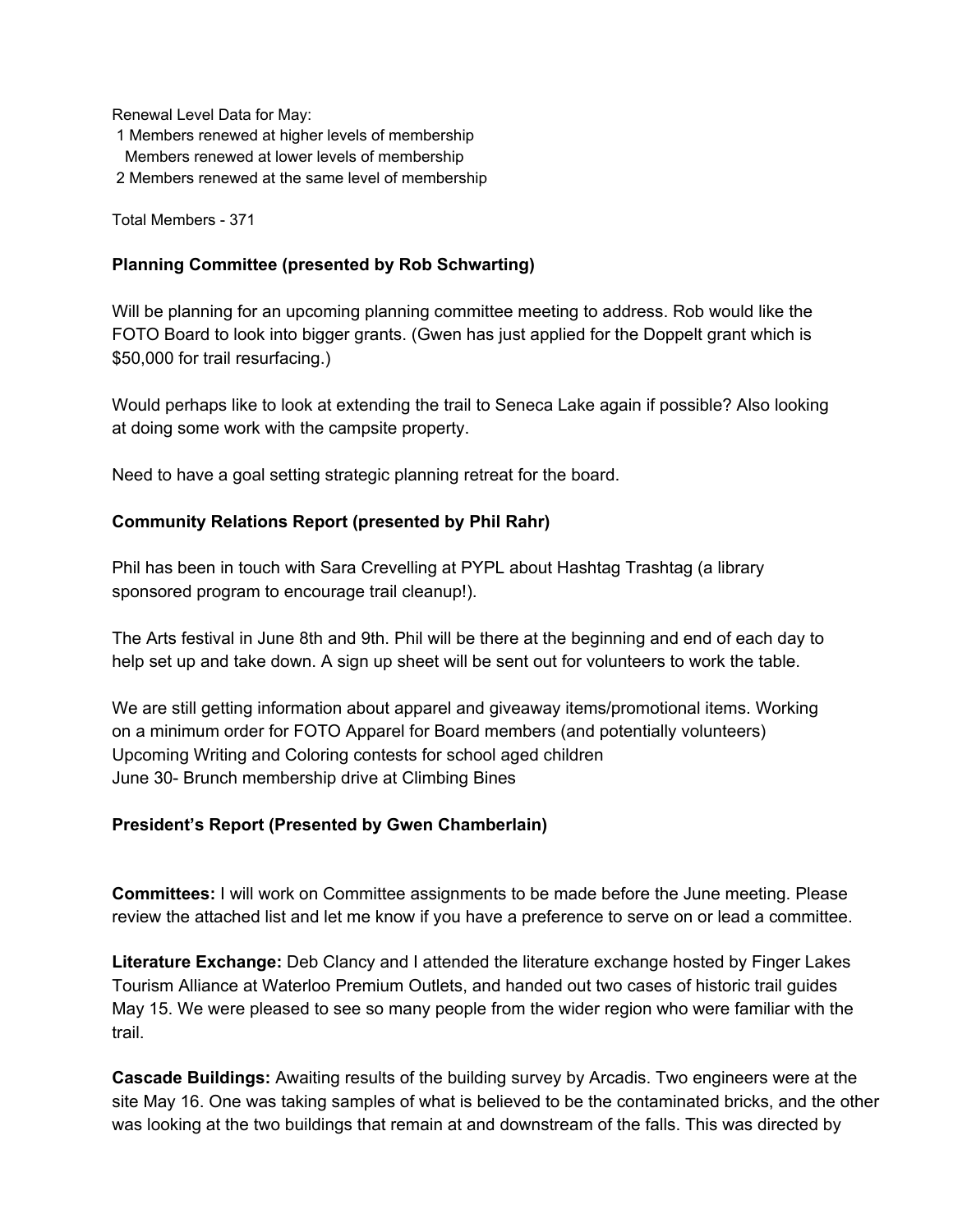Proctor and Gamble (so would be paid for under that). If this happens, we might only have to worry about the Kelly Tire Building.

**Grants:** Doppelt Foundation grant announcements will be made May 30 (I applied for \$50,000 trail surface improvement). I am communicating with Yates County about extending the 2018 grant if necessary.

**Bank erosion repairs:** An engineer from Elliott Engineering visited the erosion area between Cascade and Hopeton May 15. He will be sending a report which I will share as soon as possible. He designed the FEMA repairs that will begin soon east of Cherry Street - see next note. Although the water was running quite fast, it doesn't look like the erosion has gotten any worse in two years. I think we'll see an estimate for the work that's needed here to be in the neighborhood of \$200,000.

**FEMA Repairs:** I attended the pre-construction meeting for the FEMA repairs May 15 in Penn Yan. The contractor will do most of the work from within the stream bed area, and they MAY be able to build a temporary detour around their worksite so the trail won't have to be completely blocked there. We'll know more when their work begins — hoping for around June 3. I agreed that we could post notices on our bulletin boards and on our website and facebook page advising trail users of the work.

**Celebrate Service/Celebrate Yates:** Due to weather concerns, we adjusted our plans to have the group walk from Cherry Street to Seneca Millsite clearing trash and mowing obstacles.

**Signs:** The Milo Highway crew installed both Seneca Millsite signs and removed the old sign. I asked them to also remove the old sign at May's Mills/Ridge Road parking area. The sign for May's Mills/Cascade has been ordered.

**Projects:** Girl Scouts planted flowers at the Seneca Millsite Monday, May 20. Norm Koek is working with Eagle Scout project on safety projects.

**National Trails Day:** We have been approved for granola bars to hand out on June 1. I expect 30 cases will be delivered to my house in time for distribution that day.

#### **Board Comments**

Tom would like to see the trail extended to Charles Street Gwen shares that the Mays Mills Cascade sign when to production today.